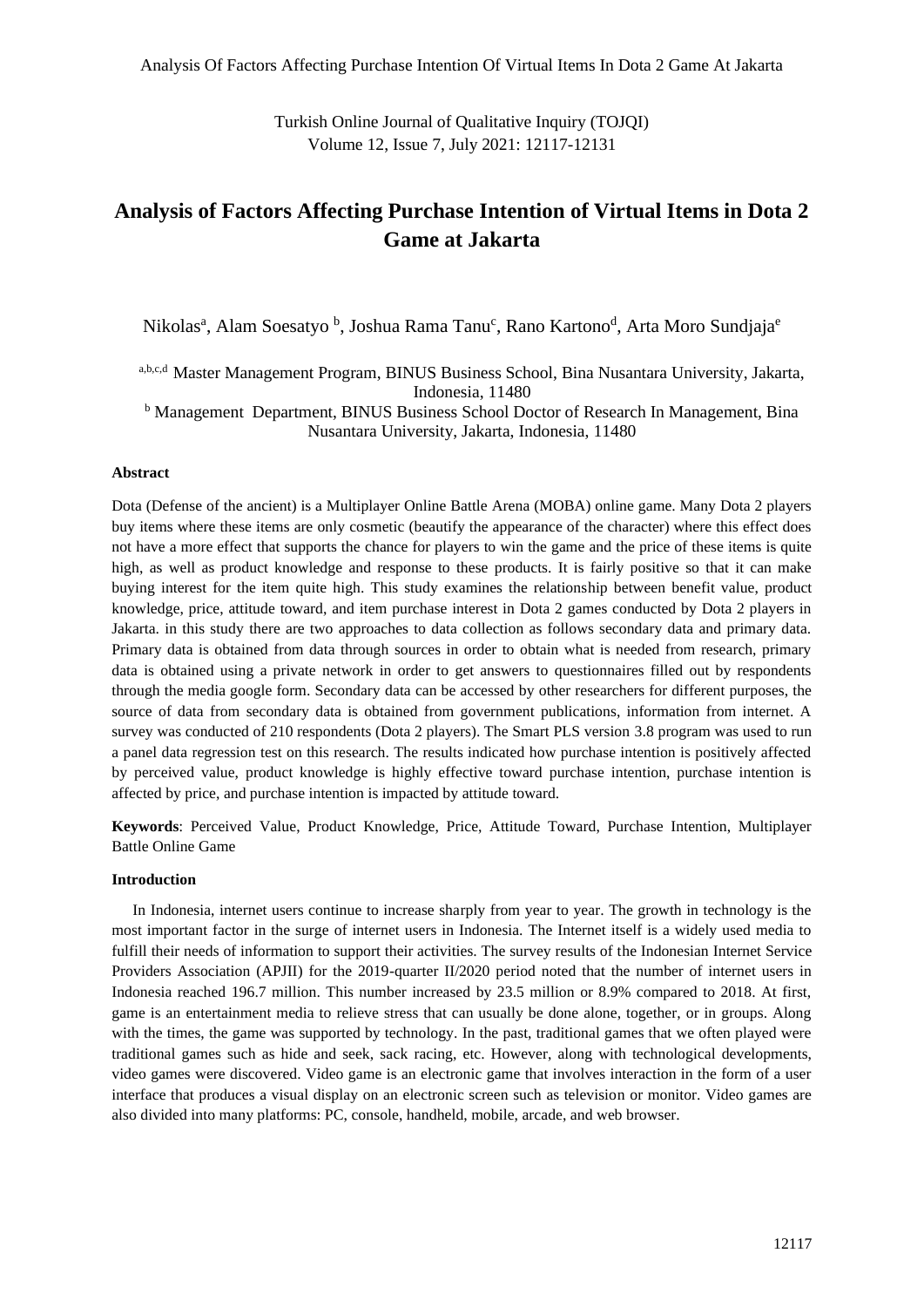The first online game in the world that boomed in 2001, one of the oldest online games and still exists today, is Ragnarok Online (2001). This game has a type of Massive Multiplayer Role-Playing Game (MMORPG) where this type of games is very thick with an adventure theme.

In 2005, an online game called Dota came from the abbreviation of (Defense of the ancient) made by Blizzard Entertainment, a division of Vivendi games. Dota is a Multiplayer Online Battle Arena (MOBA) online game. MOBA is a game where two teams of players fight on one map, destroying the enemy's main headquarters building to be the goal in this game (Sand et al, 2015). Eight years after the emergence of Dota, the valve corporation that became the Dota game developer continued its success by releasing the sequel to Dota 2, where Dota 2 was released in 2013. Dota 2 is a MOBA type game. Based on data collected, a 79.34% proportion of Dota 2 Indonesia players in Jakarta from 2012 to early 2015 (source: Trans Hybrid Communication).

Previous research has not discussed variables related to perceived value, product knowledge, price, attitude toward, and purchase intention and the industry being studied is not from the online game industry.

Considering that there are many players of Dota 2 in Indonesia and abroad, the Valve Corporation provides a variety of facilities that players can use by buying, such as weapons, skins, couriers, and others that can give a different look or show characteristics from the player. However, for these items, the valve corporation sells it at an average price of Rp 50,000 - 1,000,000, with the most expensive one Rp 29,000,000. Even if it costs a large amount, the existence of this game can still survive even if the number of game players Dota 2 is declining every day because many game lovers and new gamers are starting to switch from PC game players to mobile game players, especially for MOBA game players where this type of game has been found on mobile devices. Although the number of Dota 2 game players has decreased, the existence of this game has survived in a vulnerable time of more than one decade, and purchases (transactions) items from this game are still running.

## **Theoretical background**

#### **Literature review**

#### **Perceived Value**

Perceived value relates to how many products consumers can get for a given price, which products are more economical, and what consumers have paid compared to what they got (Huwaishel & Meshal, 2018). Perceived value refers to the number of products customers can obtain at the given price, which is more cost-effective, and whether the value paid and what they received is equivalent (Santoso, 2018): emotional, social, price value, quality.

## **Product Knowledge**

Product knowledge is consumer awareness to find information about a product (Sriminarti & Nora, 2018). Product knowledge also includes various information processed by consumers to get these products, product knowledge consists of knowledge of where to buy the product and when to buy the product, when the consumer decides to buy a product, he will decide where to buy the product and when to buy it (Khairunnisa & Hendratmi, 2019). Product Knowledge is a consumer's understanding of a product that can be used as material for consideration and guidance on products offered to consumers to determine their following action. (Trijumansyah et al., 2018): product attribute, physical benefits, psychological benefits, values obtained

#### **Price**

Price is price based on the value from the consumer side, can be grouped into four, namely: Consumers can see the value of the amount that has been spent (money with time), consumers can see what is received is in accordance with the price issued, consumers are concerned with low prices while quality is of greater importance low, consumers see something to satisfy desires (Abdurachman, 2016). Price implies as the only marketing mix component that generates revenue or company's revenue (Suleman, 2018):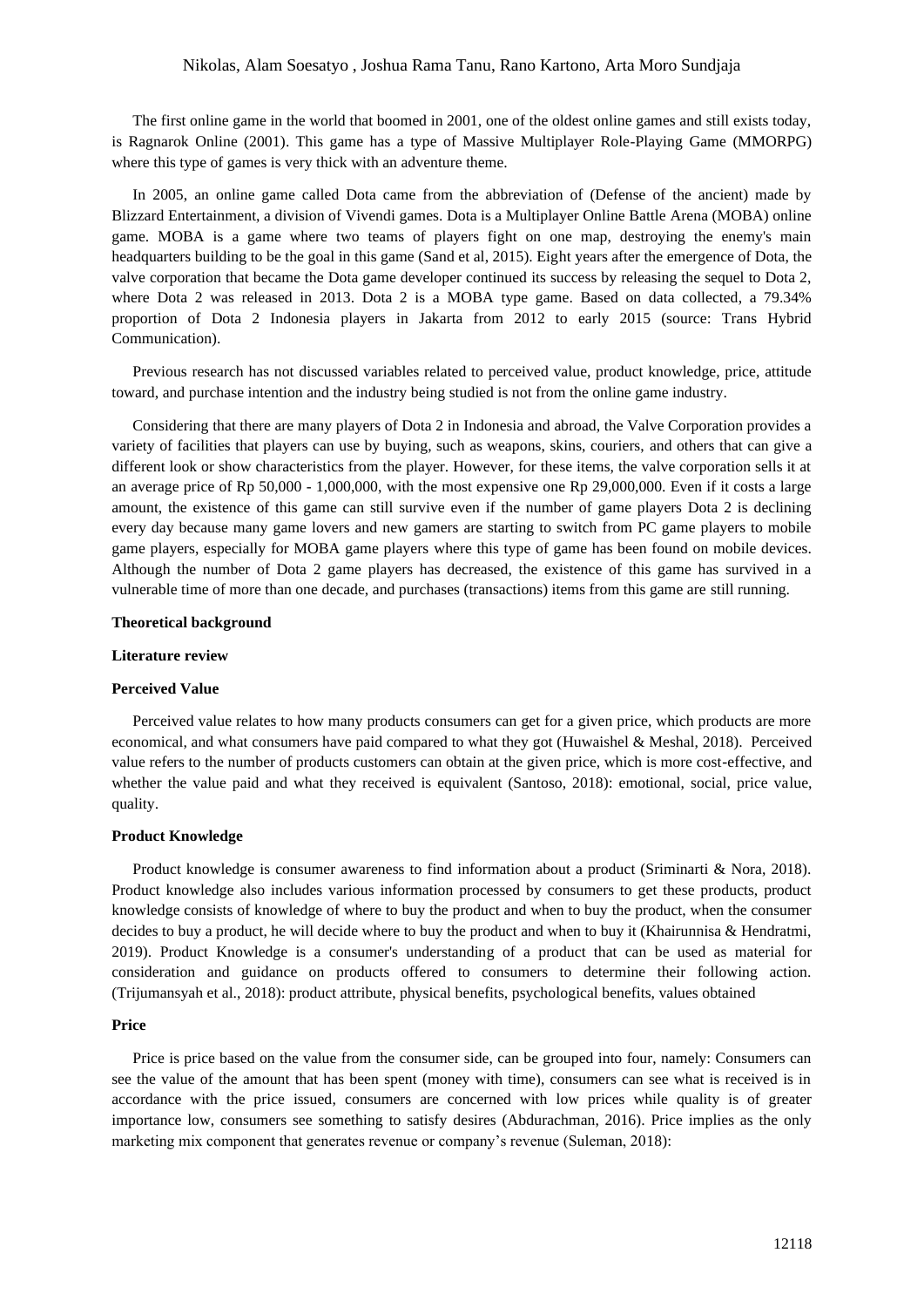- 1. Affordability of the price
- 2. Price Competitiveness There are various prices for consumers
- 3. Price Compliance with product quality
- 4. Compatibility of prices with product benefits

## **Attitude Toward Virtual Item In Dota 2**

Attitude toward is an individual estimate of whether the product is under choice to manage the desired attributes. When consumers show good attitudes towards certain behaviors, their behavioral intentions will increase because of it (Chee et al., 2020). The attitude toward was consumers studying the tendency to respond consistently to something they like or dislike the attention given to an object (Schiffman & Kanuk, 2007; Khairunnisa & Hendratmi, 2019): consumers like the benefits provided by the product of a brand, consumers like the ease of use of the product or brand used, consumers like the reliability of the product or brand, consumers like the service of the brand.

## **Purchase Intentiton**

Purchase Intention refers to the internal driving factor influenced by a positive stimulus for the product (Nurvidiana, 2015). Purchase Intention is having the heart's desire for something high, according to theory. Purchase intention is the basis of the combined study of consumer behavior with intention thus making this arrangement important for consumer research based on (Ghalandari & Norouzi, 2012; Curvelo et al., 2019).

## **Hypothesis Development**

## **Perceived Value and Purchase Intention**

In this case, the correlation of purchase intention effect on perceived value is explained, whereby higher perceived value occurs with greater purchase intention (Henry et al., 2017). Kurniawan and Indriani (2018) state that a positive effect occurred between perceived value and purchase intent, similar to Li (2017).

According to a previous study, perceived value is ineffective toward purchase intention (Lomboan, 2017), and there is no impact on perceived value nor purchasing intention (Nihlah et al., 2018).

## **H1: perceived value has a positive effect towards purchase intention.**

## **Product knowledge and Purchase Intention**

Tanoto et al. (2018), in previous research, have research results on product knowledge that are positively correlated with purchase intention, whereby greater purchase intention will occur with more product knowledge. Purchase intention is significantly affected by product knowledge, showing its importance (Vivian et al., 2020). No direct influence on product knowledge or the intention to purchase was found (Tanoto et al., 2018; Wang et al., 2013)

#### **H2: Product knowledge has a positive effect towards purchase intention.**

## **Price and Purchase Intention**

According to Dama (2016), price significantly affected purchase intention. Similarly, Nainggolan & Heryenzus (2018) discovered how price is substantial in affecting purchase intention (Nainggolan & Heryenzus, 2018). It is explained that there is a price that affects purchase intention in the journal (Nirushan, 2017). According to Satria (2017), the high intention to purchase could be influenced by price, making it substantially influential.

According to Aptaguna and Pitaloka (2016), price and purchasing intention have no substantial influence.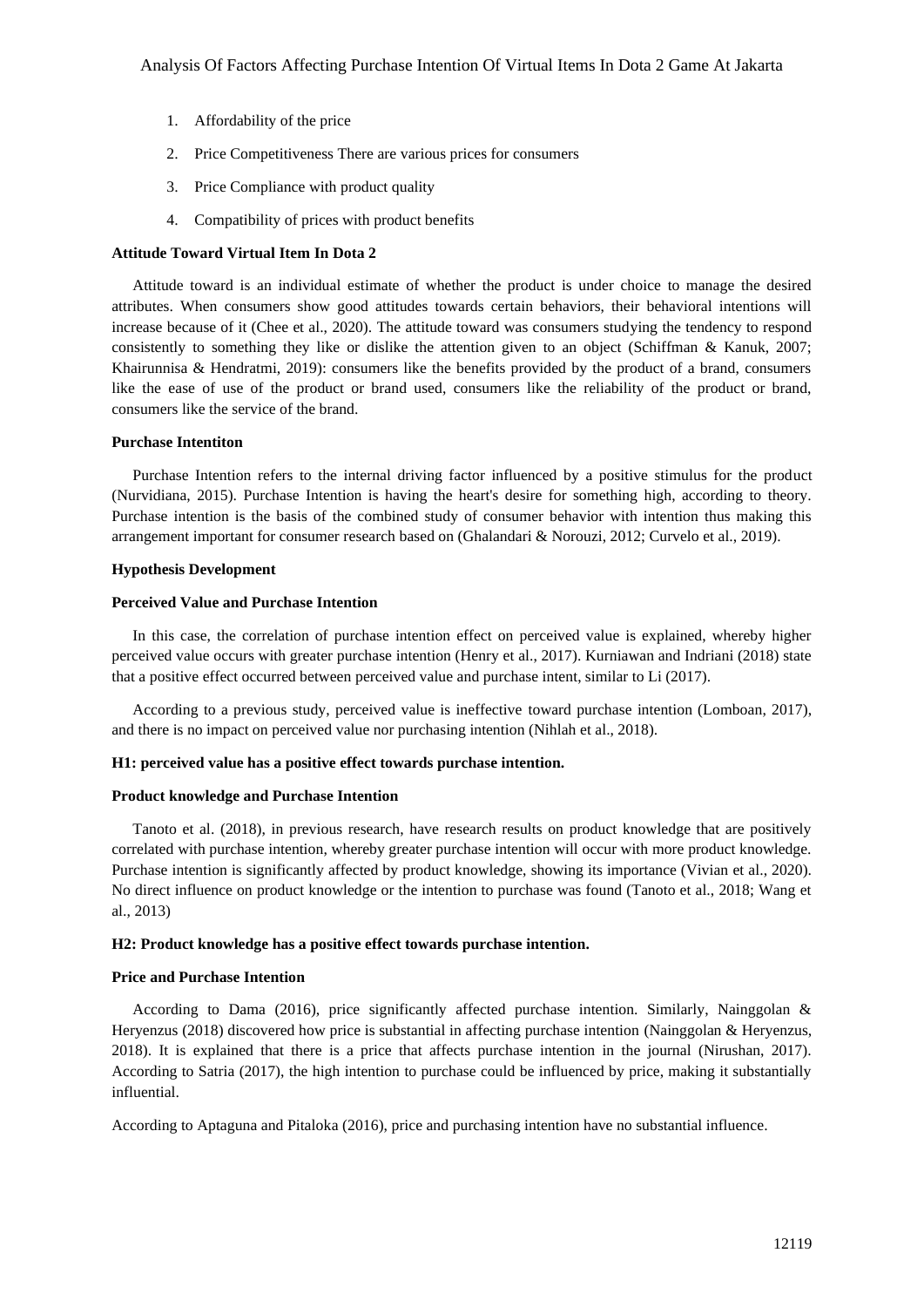#### **H3: Price has a positive effect towards purchase intention**

## **Attitude Toward and Purchase Intention**

Yazdanpanah & Furouzani (2015); Yazar & Burucuoglu (2019) attitude toward strengthening or influencing purchase intention, showing that attitude acts as a strong determinant of purchase intention. Attitude is positively and substantially effective toward purchase intention (Sriminarti & Nora, 2018; Dhahak & Huseyno, 2020).

#### **H4: Attitude toward virtual item dota has a positive effect towards purchase intention**

## **Research Model**

Figure 1: Authors' research model



## **Research Method**

The quantitative design was used for this research with the independent factors being perceived value, product knowledge, price, and attitude toward, whereas the dependent variable is purchase intention. This study used non-probability sampling – convenience sampling as the sampling technique. The following is a series of this research process: In the beginning, this research was formulated by solving the problem and gathering the problem while finding out, here formulating the object, method, and journal as the foundation in this research. There are several pros and cons of purchasing intention on the player of Dota 2 at Jakarta. Because of the influencing factors such as perceived value, product knowledge, price, and attitude toward. After the phenomenon of many statements and research before, this stage developed a questionnaire conducted by looking at the related indicators obtained from the literature on relevant theories. According to the number of respondents, the questionnaire was successfully published and approved online by Dota 2 players in Jakarta. Hair et al., (2006); Tanuwijaya & Tannady, (2019) explained that the recommended number of samples depends on the number of indicators multiplied by 5 to 10. Based on the theory above, it can be concluded: this study has 21 indicators, then multiplied by ten, the results are 210 respondents to the questionnaire. The uestionnaires distributed from December 2020 to January 2021. After the data is collected, the data is implemented using Smart-PLS, which is requested to support the relationship with existing variables. This study uses SmartPLS version 3.8 based on SmartPLS analysis to analyze Hypotheses, so this study produces conclusions from the final results.

## **Results and Discussion**

The respondents chosen in this study are Dota 2 gamers, especially millennials aged between 17-36 years old in Jakarta.

The questionnaire was compiled using the Google Form application. Questionnaires were distributed to respondents who were Dota 2 gamers in Jakarta. The total number of respondents found to have met the number of research samples is 210 (the number of indicators multiplied by 10).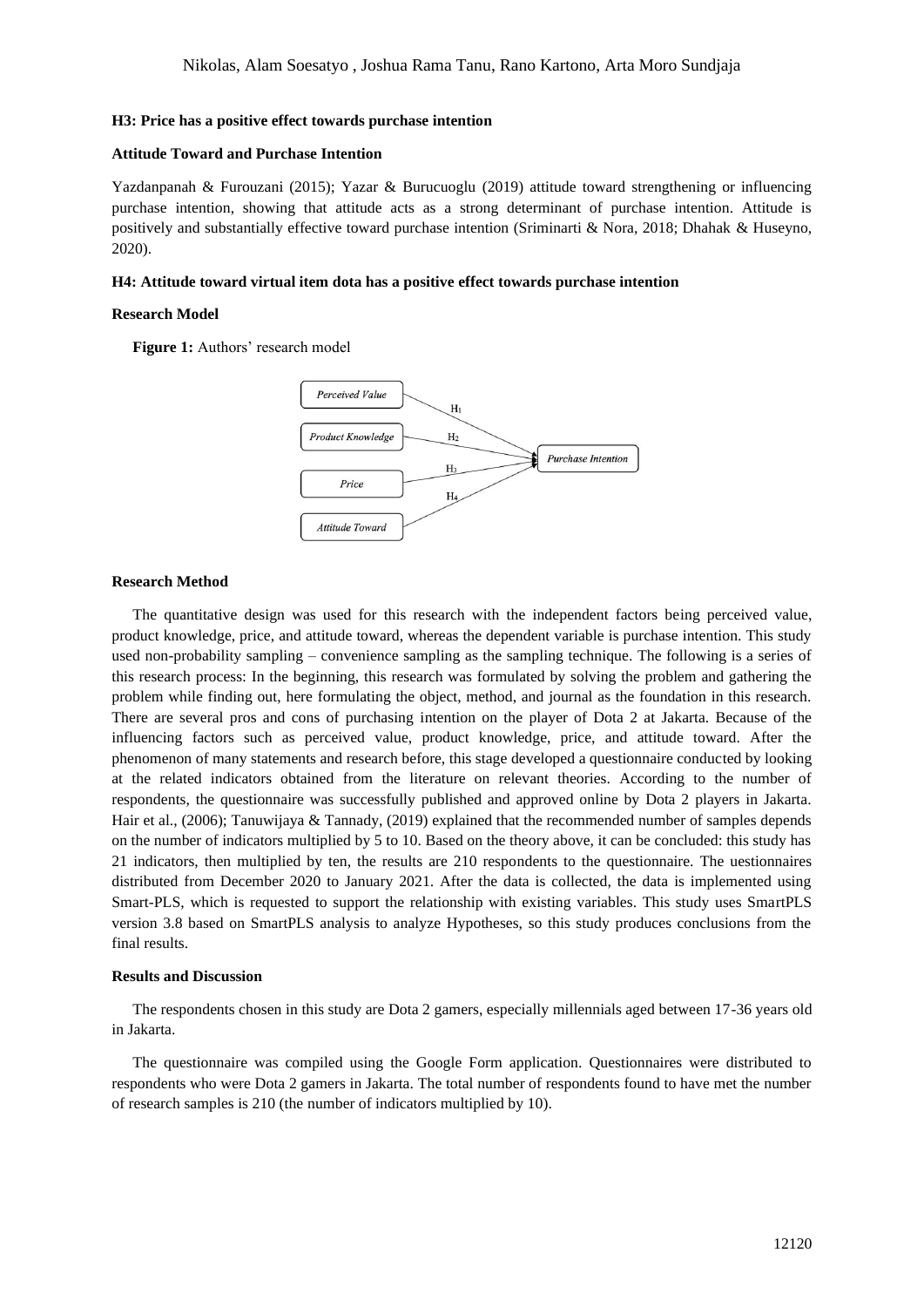## **Respondents Profile**

| <b>Gender</b>                       |     |
|-------------------------------------|-----|
| Male                                | 155 |
| Female                              | 55  |
| <b>Long Time Playing Dota 2</b>     |     |
| Less than one year                  | 61  |
| One to three years                  | 79  |
| More than 3 years                   | 70  |
| <b>Dota 2 Virtual Item Purchase</b> |     |
| Yes                                 | 210 |
| <b>Expenses In the Past Year</b>    |     |
| Less than Rp 1.000.000              | 65  |
| Rp 1.000.000<br>Rp<br>10.000.000    | 139 |
| Rp 10.000.000<br>Rp<br>20.000.000   | 5   |
| More than Rp 20.000.000             | 1   |

**Table 1:** Profiles of Respondents

This study received responses from respondents with the following criteria: male or female, long-playing Dota 2, have made transactions (purchasing items) and spending on buying items in the last one year, and focused on questionnaires compiled using the Google Form application. The distribution of questionnaires served to respondents where respondents were players of the Dota 2 game in Jakarta. The total number of respondents meeting the largest sample size of this research is 210 (number of indicators multiplied by 10).

The research data collected was then analyzed descriptively and quantitatively. Descriptive analysis was carried out using Microsoft Excel to determine the explanations of Perceived Value, Product Knowledge, Price, Attitude toward virtual items, and Purchase Intention. Quantitative analysis was done through PLS (Partial Least Square) method with SmartPLS 3.2.8 tool in determining the effects of Perceived Value, Price, and Purchase Intention to Purchase Decision.

|                       |                                    |                 | <b>Respondent's Answer</b> |                |        |                          |              |         | Std.<br><b>Deviation</b> |
|-----------------------|------------------------------------|-----------------|----------------------------|----------------|--------|--------------------------|--------------|---------|--------------------------|
| <b>Indicator Code</b> | <b>Strongly</b><br><b>Disagree</b> | <b>Disagree</b> | Little<br><b>Disagree</b>  | Ouite<br>Agree | Agree  | <b>Strongly</b><br>Agree | <b>Total</b> | Average |                          |
| PV1                   | 18                                 | 24              | 38                         | 74             | 31     | 25                       | 210          | 3.72    | 1.40                     |
| PV <sub>2</sub>       | 24                                 | 22              | 58                         | 72             | 13     | 21                       | 210          | 3.43    | 1.37                     |
| PV3                   | 13                                 | 35              | 37                         | 50             | 46     | 29                       | 210          | 3.80    | 1.46                     |
| PV4                   | 17                                 | 20              | 73                         | 59             | 16     | 25                       | 210          | 3.53    | 1.34                     |
| PV <sub>5</sub>       | 18                                 | 27              | 24                         | 65             | 44     | 32                       | 210          | 3.89    | 1.49                     |
| PV <sub>6</sub>       | 22                                 | 27              | 33                         | 51             | 48     | 29                       | 210          | 3.78    | 1.54                     |
| PV7                   | 19                                 | 20              | 71                         | 64             | 16     | 20                       | 210          | 3.47    | 1.31                     |
| PV8                   | 23                                 | 34              | 30                         | 50             | 51     | 22                       | 210          | 3.66    | 1.53                     |
| <b>Total</b>          | 154                                | 209             | 364                        | 485            | 265    | 203                      | 1680         |         |                          |
| Percentage            | 9.17%                              | 12.44%          | 21.67%                     | 28.87%         | 15.77% | 12.08%                   | 100.00%      | 3.66    | 1.43                     |

**Table 2.** Results of the Questionnaire Variable Perceived Value

The table above shows the result of the questionnaire in the Perceived Value (PV) variable. There are eight questions based on the data distribution, as 9.17% of respondents strongly disagree, 12.44% disagree, 21.67% disagree, 28.87 % quite agree, 15.77% agree, and 12.08% strongly agree. The results show that the average is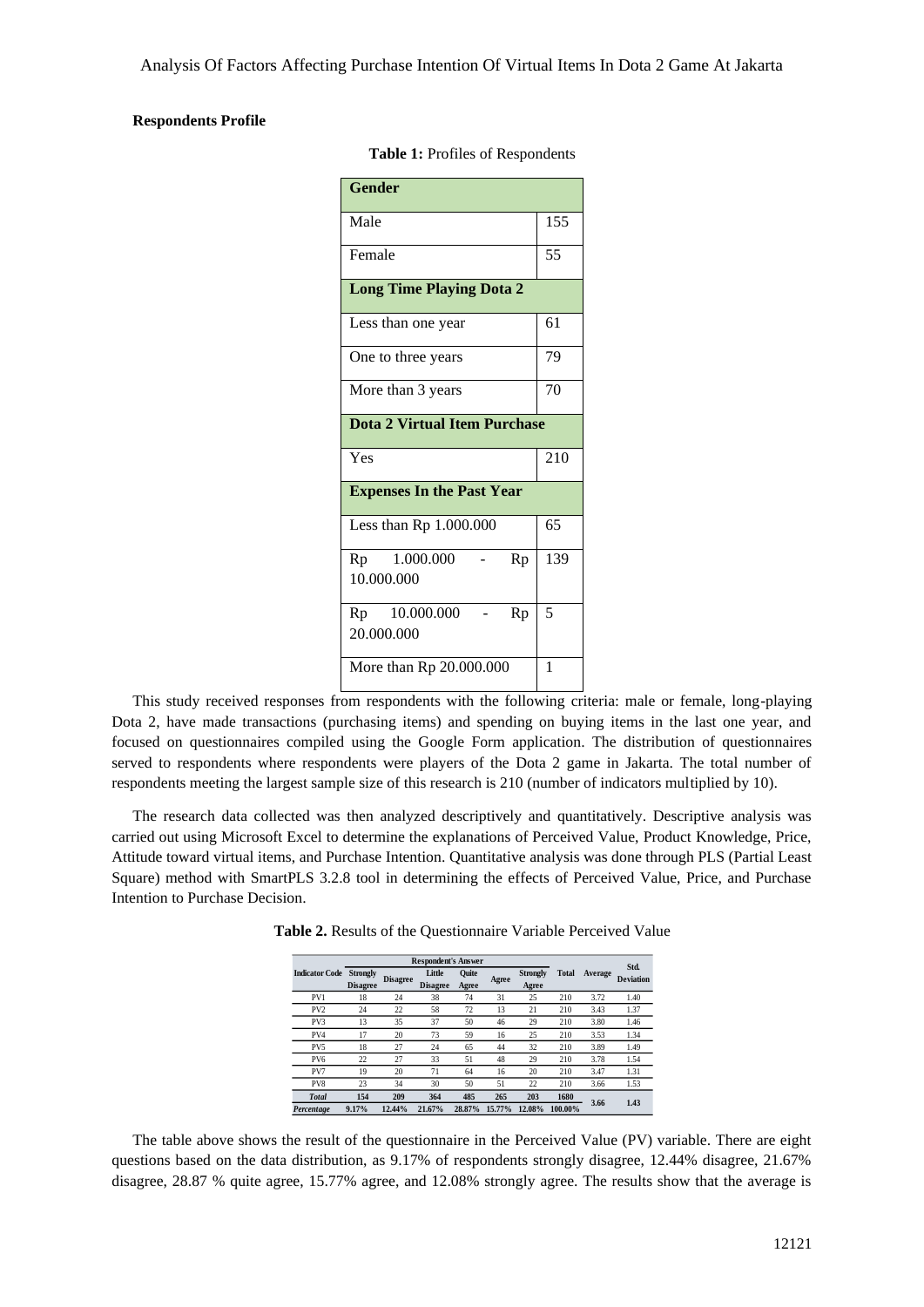3.66 is the interpretation of the interval into the "Disagree" category. Then it proves that the Perceived Value in the scope of the sample is in a good category, with questions from PV5, the highest average value is 3.89 with the question point "Cosmetics Dota 2 that I want is proportional to the price I pay" the most answered quite agreeably according to the respondent.

|                       |                                    |                 | <b>Respondent's Answer</b> |                |        |                          |              |         | Std.             |
|-----------------------|------------------------------------|-----------------|----------------------------|----------------|--------|--------------------------|--------------|---------|------------------|
| <b>Indicator Code</b> | <b>Strongly</b><br><b>Disagree</b> | <b>Disagree</b> | Little<br><b>Disagree</b>  | Ouite<br>Agree | Agree  | <b>Strongly</b><br>Agree | <b>Total</b> | Average | <b>Deviation</b> |
| PK1                   | 21                                 | 33              | 29                         | 61             | 30     | 36                       | 210          | 3.73    | 1.56             |
| PK <sub>2</sub>       | 17                                 | 20              | 73                         | 59             | 16     | 25                       | 210          | 3.53    | 1.34             |
| PK3                   | 20                                 | 30              | 32                         | 68             | 34     | 26                       | 210          | 3.69    | 1.47             |
| PK4                   | 14                                 | 29              | 39                         | 54             | 46     | 28                       | 210          | 3.82    | 1.44             |
| PK5                   | 19                                 | 41              | 34                         | 48             | 44     | 24                       | 210          | 3.61    | 1.51             |
| PK6                   | 18                                 | 24              | 38                         | 74             | 31     | 25                       | 210          | 3.72    | 1.40             |
| PK7                   | 24                                 | 22              | 38                         | 53             | 49     | 24                       | 210          | 3.73    | 1.50             |
| PK8                   | 13                                 | 35              | 37                         | 50             | 46     | 29                       | 210          | 3.80    | 1.46             |
| <b>Total</b>          | 146                                | 234             | 320                        | 467            | 296    | 217                      | 1680         |         |                  |
| Percentage            | 8.69%                              | 13.93%          | 19.05%                     | 27.80%         | 17.62% | 12.92%                   | 100.00%      | 3.70    | 1.46             |

**Table 3.** Results of the Questionnaire Variable Product Knowledge

Table above shows that for the questionnaire statement in the Product Knowledge (PK) variable, there are eight questions, while based on the data distribution it shows that for the questionnaire statement in the Product Knowledge (PK) indicator variable, 8.69% of respondents strongly disagree, as 13.93% of respondents disagree, 19.05% of respondents disagree, 27.80% of respondents quite agree, 17.62% of respondents agree, and 12.92% of respondents strongly agree. The average in the product knowledge section here has a result of 3.70, which means that the interpretation of the data interval falls into the "Disagree" category. This proves that Product Knowledge has a sample scope that falls into the good category, with questions from PK4 having the highest average score of 3.82 with the question point "I feel satisfied when playing with the Dota 2 cosmetics I bought" based on the respondents' answers obtained. Many answered quite agree.

**Table 4.** Results of the Questionnaire Variable Price

|                       |                                    |                 | <b>Respondent's Answer</b> |                |        |                   |              |         | Std.             |
|-----------------------|------------------------------------|-----------------|----------------------------|----------------|--------|-------------------|--------------|---------|------------------|
| <b>Indicator Code</b> | <b>Strongly</b><br><b>Disagree</b> | <b>Disagree</b> | Little<br><b>Disagree</b>  | Ouite<br>Agree | Agree  | Strongly<br>Agree | <b>Total</b> | Average | <b>Deviation</b> |
| P1                    | 13                                 | 32              | 37                         | 65             | 35     | 28                | 210          | 3.77    | 1.41             |
| P <sub>2</sub>        | 20                                 | 30              | 32                         | 68             | 34     | 26                | 210          | 3.69    | 1.47             |
| P <sub>3</sub>        | 21                                 | 33              | 29                         | 61             | 30     | 36                | 210          | 3.73    | 1.56             |
| P4                    | 23                                 | 34              | 30                         | 50             | 51     | 22                | 210          | 3.66    | 1.53             |
| P <sub>5</sub>        | 14                                 | 23              | 26                         | 98             | 29     | 20                | 210          | 3.79    | 1.28             |
| <b>P6</b>             | 30                                 | 28              | 33                         | 48             | 42     | 29                | 210          | 3.62    | 1.61             |
| P7                    | 18                                 | 27              | 24                         | 65             | 44     | 32                | 210          | 3.89    | 1.49             |
| P8                    | 16                                 | 34              | 32                         | 53             | 45     | 30                | 210          | 3.80    | 1.50             |
| <b>Total</b>          | 155                                | 241             | 243                        | 508            | 310    | 223               | 1680         | 3.74    | 1.48             |
| Percentage            | 9.23%                              | 14.35%          | 14.46%                     | 30.24%         | 18.45% | 13.27%            | 100.00%      |         |                  |

The table 4 shows that for the questionnaire statement in the Price (P) variable, there are eight questions, while based on the data distribution it shows that for the questionnaire statement in the Price (P) indicator variable, 9.23% of respondents strongly disagreed, as many as 14.35% respondents disagree, as many as 14.46% of respondents disagree, 30.24% of respondents quite agree, 18.45% of respondents agree, and 13.27% of respondents strongly agree. The average in the price section here has a result of 3.74 which means that the interpretation of the data interval falls into the "Disagree" category. This proves that Price has a sample scope that falls into the good category, with questions from P7 having the highest average value of 3.89 with the question point "The price of Dota 2 cosmetics given is in accordance with the appearance of the Dota 2 character that I received" based on the respondent's answer obtained many who answered quite agree.

**Table 5**. Results of the Variable Questionnaire Attitude Toward Virtual Items

|                       |                                    | <b>Respondent's Answer</b> |                           |                       |        |                          |              |         | Std.             |
|-----------------------|------------------------------------|----------------------------|---------------------------|-----------------------|--------|--------------------------|--------------|---------|------------------|
| <b>Indicator Code</b> | <b>Strongly</b><br><b>Disagree</b> | <b>Disagree</b>            | Little<br><b>Disagree</b> | <b>Ouite</b><br>Agree | Agree  | <b>Strongly</b><br>Agree | <b>Total</b> | Average | <b>Deviation</b> |
| AT1                   | 18                                 | 30                         | 30                        | 64                    | 44     | 24                       | 210          | 3.75    | 1.45             |
| AT <sub>2</sub>       | 21                                 | 36                         | 33                        | 58                    | 41     | 21                       | 210          | 3.60    | 1.48             |
| AT3                   | 18                                 | 31                         | 38                        | 53                    | 40     | 30                       | 210          | 3.74    | 1.50             |
| AT4                   | 11                                 | 36                         | 34                        | 58                    | 52     | 19                       | 210          | 3.77    | 1.37             |
| AT5                   | 20                                 | 30                         | 32                        | 68                    | 34     | 26                       | 210          | 3.69    | 1.47             |
| AT6                   | 13                                 | 31                         | 40                        | 51                    | 42     | 33                       | 210          | 3.84    | 1.47             |
| AT7                   | 18                                 | 24                         | 38                        | 74                    | 31     | 25                       | 210          | 3.72    | 1.40             |
| AT8                   | 18                                 | 27                         | 24                        | 65                    | 44     | 32                       | 210          | 3.89    | 1.49             |
| AT9                   | 18                                 | 31                         | 38                        | 53                    | 40     | 30                       | 210          | 3.74    | 1.50             |
| AT10                  | 21                                 | 36                         | 33                        | 58                    | 41     | 21                       | 210          | 3.60    | 1.48             |
| <b>Total</b>          | 176                                | 312                        | 340                       | 602                   | 409    | 261                      | 2100         | 3.73    | 1.46             |
| Percentage            | 10.48%                             | 18.57%                     | 20.24%                    | 35.83%                | 24.35% | 15.54%                   | 100.00%      |         |                  |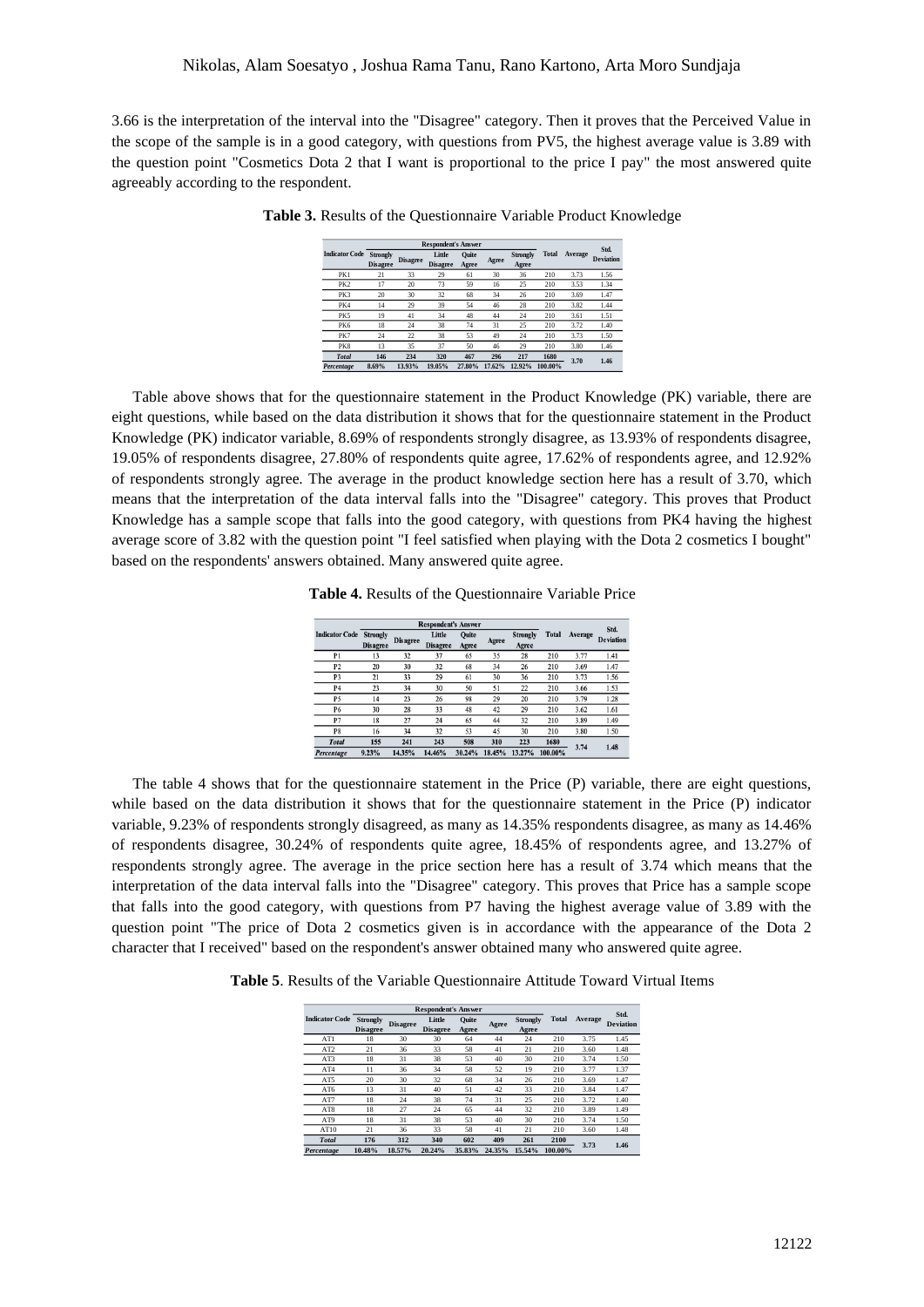## Analysis Of Factors Affecting Purchase Intention Of Virtual Items In Dota 2 Game At Jakarta

The table above 4.5 shows ten questionnaire statements in the attitude toward virtual items variable in the Dota 2 (AT). The data distribution shows that for the questionnaire statements in the attitude toward virtual items indicator variable in the game Dota 2 (AT), as many as 10.48% of respondents strongly disagree, 18.57% of respondents disagree, 20.24% of respondents disagree, 35.83% of respondents quite agree, 24.35% of respondents agree, and 15.54% of respondents strongly agree. The average attitude toward virtual items in the Dota 2 game has a result of 3.73, which means that the data interval interpretation falls into the "Disagree" category. This proves that attitude toward virtual items in the Dota 2 game has a sample scope that falls into the good category, with questions from AT8 having the highest average score of 3.89 with the question point "I like the service in the form of Dota 2 blog to help me find out. about the price of cosmetics Dota 2" based on the answers of the respondents, many who answered quite agree.

|                       |                                    |                 | <b>Respondent's Answer</b> |                |        |                          |              |         | Std.             |
|-----------------------|------------------------------------|-----------------|----------------------------|----------------|--------|--------------------------|--------------|---------|------------------|
| <b>Indicator Code</b> | <b>Strongly</b><br><b>Disagree</b> | <b>Disagree</b> | Little<br><b>Disagree</b>  | Ouite<br>Agree | Agree  | <b>Strongly</b><br>Agree | <b>Total</b> | Average | <b>Deviation</b> |
| PI1                   | 22                                 | 27              | 33                         | 51             | 48     | 29                       | 210          | 3.78    | 1.54             |
| PI <sub>2</sub>       | 16                                 | 22              | 24                         | 105            | 32     | 11                       | 210          | 3.70    | 1.23             |
| PI3                   | 21                                 | 33              | 29                         | 61             | 30     | 36                       | 210          | 3.73    | 1.56             |
| PI <sub>4</sub>       | 21                                 | 24              | 35                         | 62             | 41     | 27                       | 210          | 3.76    | 1.48             |
| PI <sub>5</sub>       | 14                                 | 29              | 39                         | 54             | 46     | 28                       | 210          | 3.82    | 1.44             |
| PI <sub>6</sub>       | 18                                 | 39              | 31                         | 47             | 49     | 26                       | 210          | 3.70    | 1.52             |
| PI7                   | 12                                 | 17              | 36                         | 99             | 30     | 16                       | 210          | 3.79    | 1.19             |
| PI8                   | 18                                 | 27              | 24                         | 65             | 44     | 32                       | 210          | 3.89    | 1.49             |
| <b>Total</b>          | 142                                | 218             | 251                        | 544            | 320    | 205                      | 1680         | 3.77    | 1.43             |
| Percentage            | 8.45%                              | 12.98%          | 14.94%                     | 32.38%         | 19.05% | 12.20%                   | 100.00%      |         |                  |
|                       |                                    |                 |                            |                |        |                          |              |         |                  |

**Table 6.** Results of the Questionnaire Variable Purchase Intention

The table above shows that for the questionnaire statement in the Purchase Intention (PI) variable, there are eight questions, while based on the data distribution it shows that for the questionnaire statement in the Purchase Intention (PI) indicator variable, 8.45% of respondents strongly disagree, as many as 12, 98% disagree, 14.94% disagree, 32.38% quite agree, 19.05% agree and 12.20% strongly agree. The average in the purchase intention section here has a result of 3.77, which means that the interpretation of the data interval falls into the "Disagree" category. This proves that Purchase Intention has a sample scope that falls into the good category, with questions from PI8 having the highest average score of 3.89 with the question point "I intend to find out how to buy the Dota 2 cosmetics before buying it" based on the respondent's answer obtained many who answered agree.

## *Validity Test*

## *a. Convergent Validity*

Tests were conducted on the outer model using the Confirmatory Factor Analysis (CFA) technique. It is applied to determine each indicator's validity of each indicator and reliability. The validity criteria used for this research are based on the reflexive indicator model tested using convergent validity and discriminant validity. Convergent validity indicators are met and sufficient when the value of the loading factor is greater than 0.7 but was at 0.5 to 0.6 during the initial stage, indicated by the (AVE) Average Variance Extracted value over 0.50. Composite Reliability and Cronbach's Alpha are used to assess the construct's reliability and are deemed reliable if the value is greater than 0.70 (Imam Ghozali, 2014).

**Table 7.** *Inter-Construct Value Model and Dimensions of Purchase Intention Research Model Using SmartPLS 3.2.8*

|      | <b>Purchase</b><br><b>Intention</b> |                  | <b>Product</b><br><b>Perceived</b><br>Knowledge<br><i>Value</i> |             |       | <b>Price</b> |       | <i><b>Attitude</b></i><br><b>Toward</b> |       |
|------|-------------------------------------|------------------|-----------------------------------------------------------------|-------------|-------|--------------|-------|-----------------------------------------|-------|
| PI.1 | 0.772                               | PV.1             | 0.770                                                           | <b>PK.1</b> | 0.799 | P.1          | 0.717 | AT.1                                    | 0.797 |
| PI.2 | 0.763                               | PV.2             | 0.785                                                           | PK.2        | 0.732 | P.2          | 0.779 | AT.2                                    | 0.807 |
| PI.3 | 0.801                               | PV <sub>.3</sub> | 0.799                                                           | <b>PK.3</b> | 0.798 | P.3          | 0.802 | AT.3                                    | 0.804 |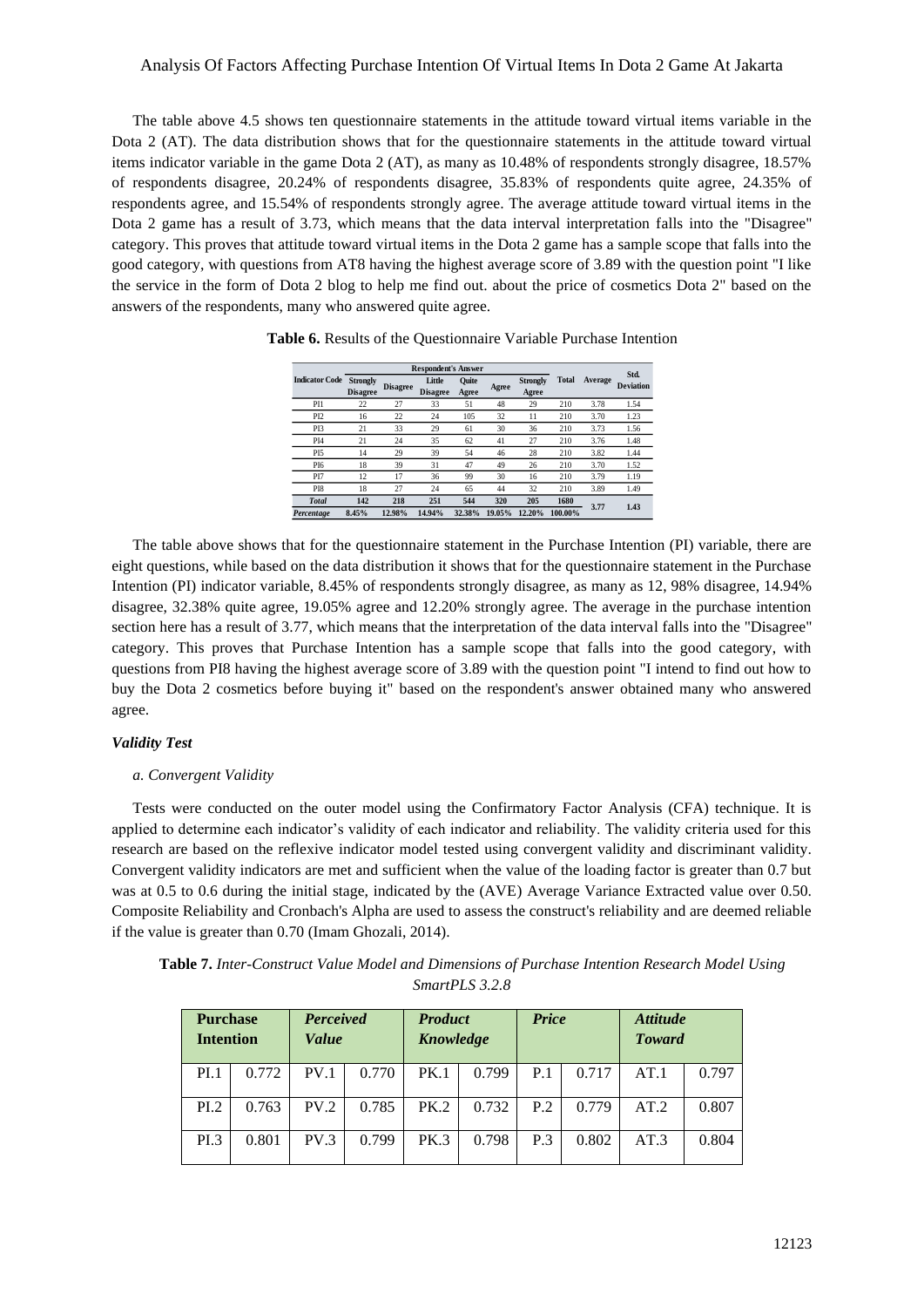| PI.4        | 0.781                                                    | PV.4        | 0.732 | PK.4        | 0.781                                                  | P.4 | 0.770 | AT.4  | 0.797 |
|-------------|----------------------------------------------------------|-------------|-------|-------------|--------------------------------------------------------|-----|-------|-------|-------|
| PI.5        | 0.768                                                    | PV.5        | 0.748 | <b>PK.5</b> | 0.787                                                  | P.5 | 0.703 | AT.5  | 0.778 |
| PI.6        | 0.760                                                    | <b>PV.6</b> | 0.777 | PK.6        | 0.758                                                  | P.6 | 0.823 | AT.6  | 0.746 |
| PI.7        | 0.761                                                    | PV.7        | 0.707 | <b>PK.7</b> | 0.768                                                  | P.7 | 0.748 | AT.7  | 0.756 |
| <b>PI.8</b> | 0.751                                                    | PV.8        | 0.764 | <b>PK.8</b> | 0.801                                                  | P.8 | 0.762 | AT.8  | 0.748 |
|             | Purchase Intention 0.898                                 | AT.9        | 0.807 |             |                                                        |     |       |       |       |
|             |                                                          |             |       |             | Perceived Value $\rightarrow$ Purchase Intention 0.198 |     |       | AT.10 | 0.809 |
|             | Product Knowledge $\rightarrow$ Purchase Intention 0.282 |             |       |             |                                                        |     |       |       |       |
|             | Price $\rightarrow$ Purchase Intention 0.310             |             |       |             |                                                        |     |       |       |       |
|             | Attitude Toward $\rightarrow$ Purchase Intention 0.189   |             |       |             |                                                        |     |       |       |       |
|             |                                                          |             |       |             |                                                        |     |       |       |       |

It is shown that the total value for each loading factor indicator in the variable is more than 0.7. This proves that all indicators of the variable Perceived Value (PV), Price (P), Purchase Intention (PI), and Purchase Decision (PD) in this study using valid or convergent validity have been met. The results in the table above are the results of outer loading for each indicator owned by each latent variable obtained from data processing using Smart PLS.

**Table 8.** Cross Loading Value of Each Variable and Constructure of the Research Model

| <b>Variable</b>  | Perceived<br>Value | <b>Product</b><br>Knowledge | <b>Price</b> | <b>Attitude</b><br><b>Toward</b> | <b>Purchase</b><br><i>Intention</i> |
|------------------|--------------------|-----------------------------|--------------|----------------------------------|-------------------------------------|
| PV.1             | 0.770              | 0.757                       | 0.685        | 0.751                            | 0.680                               |
| PV.2             | 0.785              | 0.661                       | 0.663        | 0.656                            | 0.660                               |
| PV <sub>.3</sub> | 0.793              | 0.789                       | 0.729        | 0.747                            | 0.726                               |
| PV <sub>.4</sub> | 0.732              | 0.735                       | 0.644        | 0.641                            | 0.627                               |
| PV.5             | 0.748              | 0.652                       | 0.719        | 0.723                            | 0.734                               |
| PV.6             | 0.777              | 0.696                       | 0.690        | 0.706                            | 0.768                               |
| PV.7             | 0.707              | 0.603                       | 0.595        | 0.592                            | 0.577                               |
| <b>PV.8</b>      | 0.764              | 0.679                       | 0.770        | 0.668                            | 0.716                               |
| <b>PK.1</b>      | 0.684              | 0.799                       | 0.798        | 0.710                            | 0.798                               |
| <b>PK.2</b>      | 0.708              | 0.732                       | 0.633        | 0.637                            | 0.627                               |
| <b>PK.3</b>      | 0.703              | 0.798                       | 0.778        | 0.770                            | 0.700                               |
| <b>PK.4</b>      | 0.686              | 0.781                       | 0.702        | 0.687                            | 0.762                               |
| <b>PK.5</b>      | 0.697              | 0.787                       | 0.715        | 0.718                            | 0.713                               |
| <b>PK.6</b>      | 0.774              | 0.758                       | 0.680        | 0.744                            | 0.684                               |
| <b>PK.7</b>      | 0.677              | 0.768                       | 0.722        | 0.679                            | 0.711                               |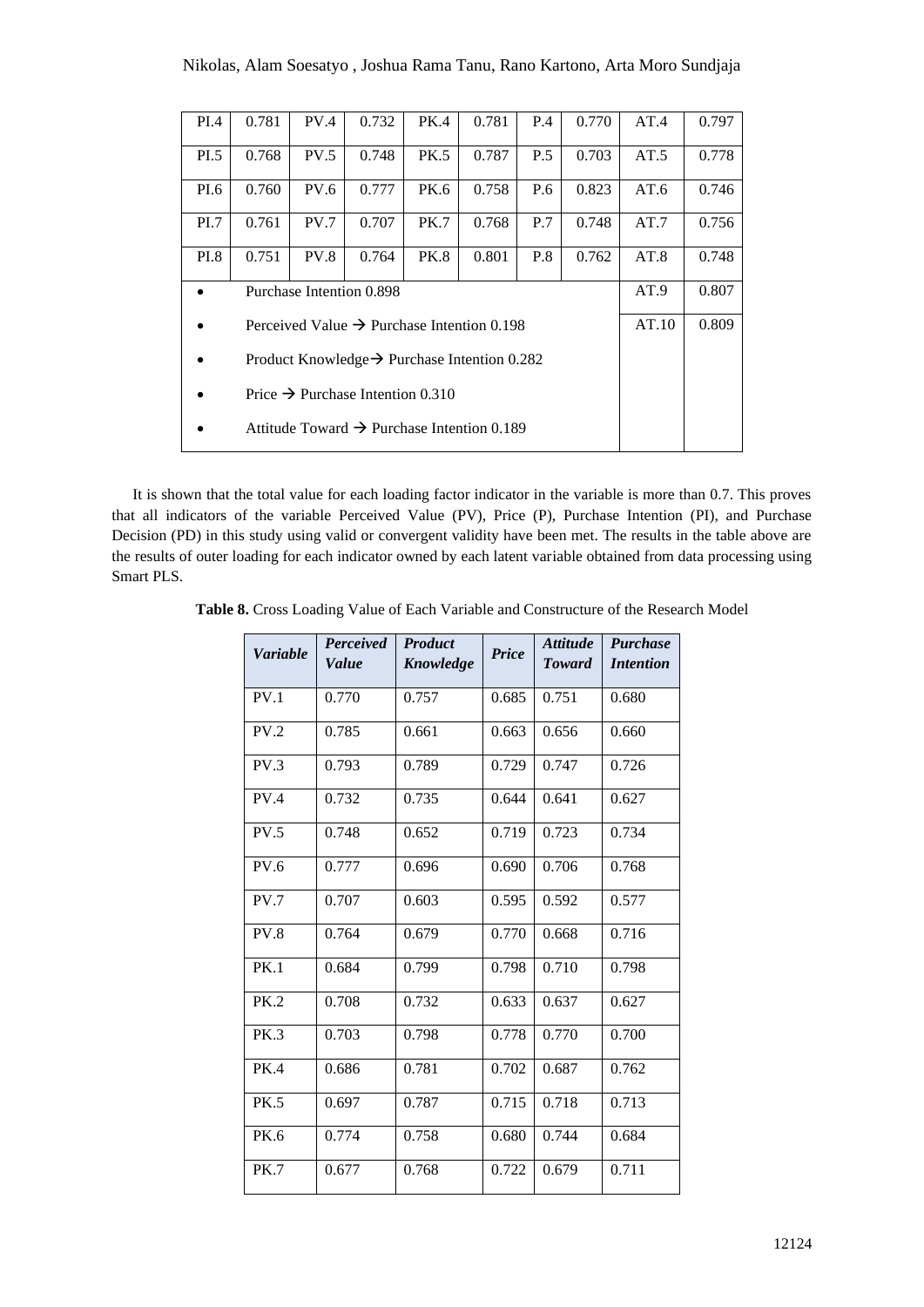| <b>PK.8</b> | 0.795 | 0.801 | 0.725 | 0.743 | 0.729 |
|-------------|-------|-------|-------|-------|-------|
| P.1         | 0.646 | 0.655 | 0.717 | 0.650 | 0.640 |
| P.2         | 0.702 | 0.797 | 0.779 | 0.772 | 0.702 |
| P.3         | 0.670 | 0.787 | 0.802 | 0.707 | 0.785 |
| P.4         | 0.766 | 0.683 | 0.770 | 0.666 | 0.716 |
| P.5         | 0.601 | 0.604 | 0.703 | 0.611 | 0.585 |
| P.6         | 0.742 | 0.753 | 0.823 | 0.758 | 0.781 |
| P.7         | 0.743 | 0.677 | 0.748 | 0.754 | 0.732 |
| P.8         | 0.661 | 0.684 | 0.762 | 0.701 | 0.674 |
| AT.1        | 0.649 | 0.645 | 0.677 | 0.737 | 0.696 |
| AT.2        | 0.694 | 0.704 | 0.742 | 0.807 | 0.736 |
| AT.3        | 0.664 | 0.694 | 0.692 | 0.804 | 0.686 |
| AT.4        | 0.694 | 0.702 | 0.671 | 0.737 | 0.681 |
| AT.5        | 0.709 | 0.796 | 0.778 | 0.778 | 0.703 |
| AT.6        | 0.686 | 0.676 | 0.694 | 0.746 | 0.677 |
| AT.7        | 0.782 | 0.760 | 0.679 | 0.756 | 0.702 |
| AT.8        | 0.749 | 0.681 | 0.744 | 0.748 | 0.729 |
| AT.9        | 0.669 | 0.696 | 0.696 | 0.807 | 0.685 |
| AT.10       | 0.696 | 0.708 | 0.743 | 0.809 | 0.739 |
| PI.1        | 0.775 | 0.699 | 0.692 | 0.710 | 0.772 |
| PI.2        | 0.682 | 0.664 | 0.662 | 0.668 | 0.763 |
| PI.3        | 0.683 | 0.796 | 0.799 | 0,713 | 0.801 |
| PI.4        | 0.679 | 0.724 | 0.723 | 0.717 | 0.781 |
| PL.5        | 0.695 | 0.779 | 0.702 | 0.685 | 0.768 |
| PI.6        | 0.688 | 0.694 | 0.699 | 0.704 | 0.760 |
| PI.7        | 0.634 | 0.644 | 0.668 | 0.670 | 0.761 |
| PI.8        | 0.752 | 0.668 | 0.735 | 0.737 | 0.751 |
|             |       |       |       |       |       |

Table 8 and Figure 2 show that all loading factor values exist for each indication in the variable with a value greater than 0.7. This proves that all variable indicators of perceived value (PV), product knowledge (PK), price (P), attitude toward virtual items in the game Dota 2 (AT) and purchase intention (PI) used in this study are valid and meet convergent validity. The table above is the result of outer loading on the indicators for each latent variable derived from data processing using SmartPLS. Next, test the discriminant validity by checking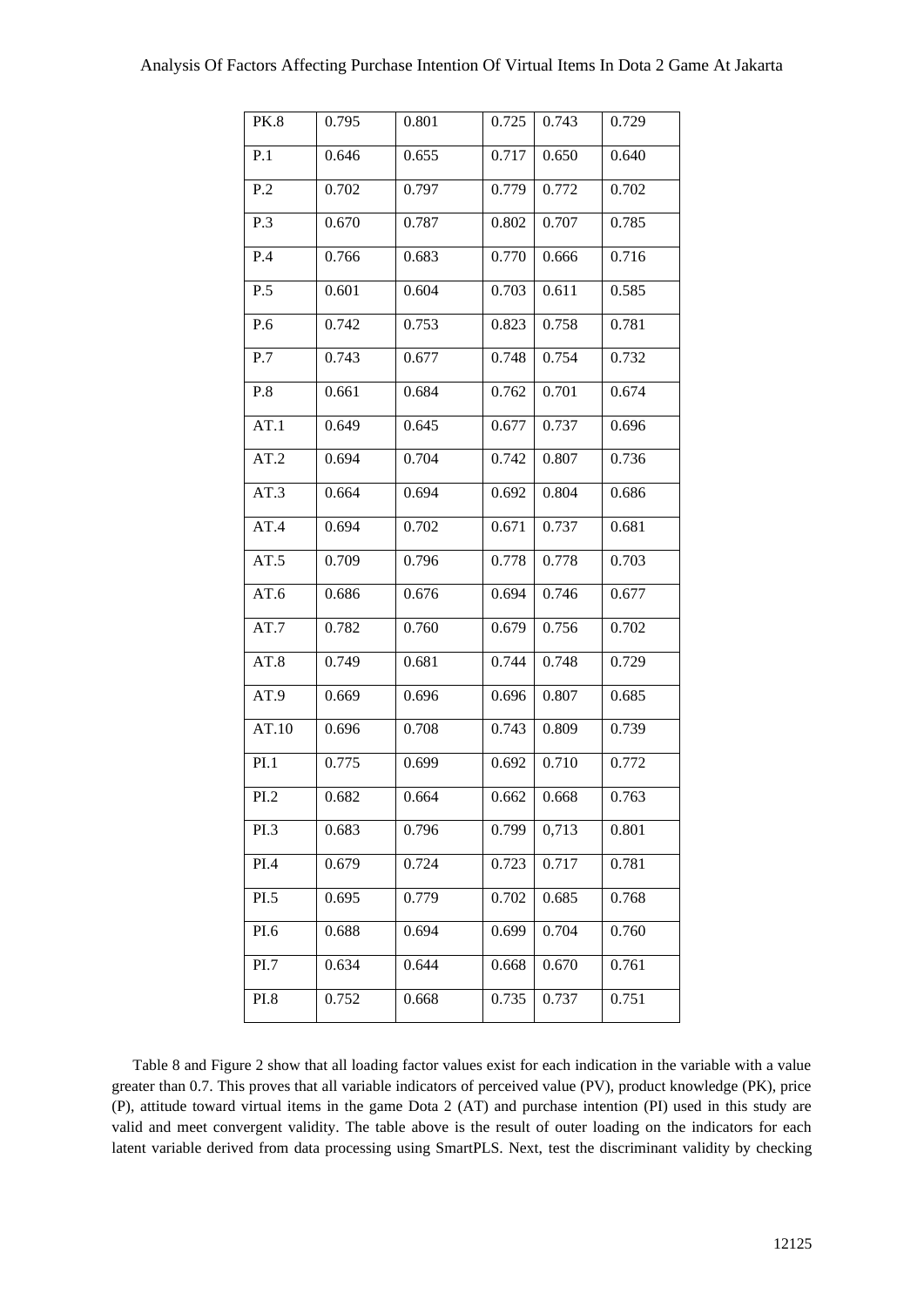the AVE (Average Variance Extracted) value. AVE value is good if it has a value of more than 0.50 (Imam Ghozali, 2014). Here are the AVE values:

| Variable                                | <b>AVE Value</b> |
|-----------------------------------------|------------------|
| Perceived Value (PV)                    | 0.578            |
| Product Knowledge (PK)                  | 0.606            |
| Price $(P)$                             | 0.584            |
| Attitude Toward Virtual<br><b>Items</b> | 0.598            |
| Purchase Intention (PI)                 | 0.593            |

|  |  | <b>Table 9. AVE Research Model</b> |  |
|--|--|------------------------------------|--|
|--|--|------------------------------------|--|

This research model's AVE value is shown above by the table. Can be displayed AVE the value of all research variables and research dimensions is above 0.5; therefore, the AVE value on the discriminant validity is sufficient and can carry out the next test. The Discriminant Validity test was successful with the Convergent Validity test so that the Valid research model could be carried out.

#### *Reliability Test*

Reliability test is a test aimed at determining how reliant and trusted a measuring instrument is. Reliable questionnaire if someone's answer to the question is consistent from time to time (Ghazali, 2014). Based on the PLS method, the indicator reliability in this study is determined from the composite reliability and Cronbach's alpha values for each indicator block. To assess the model in another manner, the latent variables' reliability could be assessed using the indicator block of the composite reliability and Cronbach alpha. The construct is deemed reliable within the first stage if the value of the composite reliability is greater than 0.70 (Imam Ghozali, 2014). Below are the outputs of the outer composite reliability model.

| Variabel         | Composite<br>Reliability | Syarat | Cronbach's<br>Alpha | Syarat | Keterangan |
|------------------|--------------------------|--------|---------------------|--------|------------|
|                  |                          |        |                     |        |            |
| Perceived Value  | 0.916                    | >0.7   | 0.895               | >0.6   | Reliabel   |
| (PV)             |                          |        |                     |        |            |
| Product          | 0.925                    | >0.7   | 0.907               | >0.6   | Reliabel   |
| Knowledge (PK)   |                          |        |                     |        |            |
| Price (P)        | 0.918                    | >0.7   | 0.898               | >0.6   | Reliabel   |
| Attitude Toward  | 0.937                    | >0.7   | 0.925               | >0.6   | Reliabel   |
| Virtual Items di |                          |        |                     |        |            |
| Permainan Dota   |                          |        |                     |        |            |
| 2(AT)            |                          |        |                     |        |            |
| Purchase         | 0.921                    | >0.7   | 0.902               | >0.6   | Reliabel   |
| Intention (PI)   |                          |        |                     |        |            |

**Table 10.** Value of Composite Reliability of the Research Model

Table 10 shows the research model's composite reliability values, whereby all values for each composite reliability are greater than 0.7, with Perceived Value (PV) being the lowest at 0.916. The highest value of 0.937 for attitude toward virtual items in the game Dota 2 (AT) concludes how the research model has fulfilled the composite reliability value. Furthermore, as shown above, the study model's Cronbach's alpha value for all variables is shown to be greater than 0.6, with Perceived Value having the lowest value of 0.895 and the highest value of 0.925 from attitude toward virtual items in the game Dota 2 (AT). This concludes that the Cronbach's alpha value has been fulfilled, as well as the Composite Reliability with Cronbach's Alpha. Hence, the model is shown to be reliable and can be depended on as a measuring tool**.**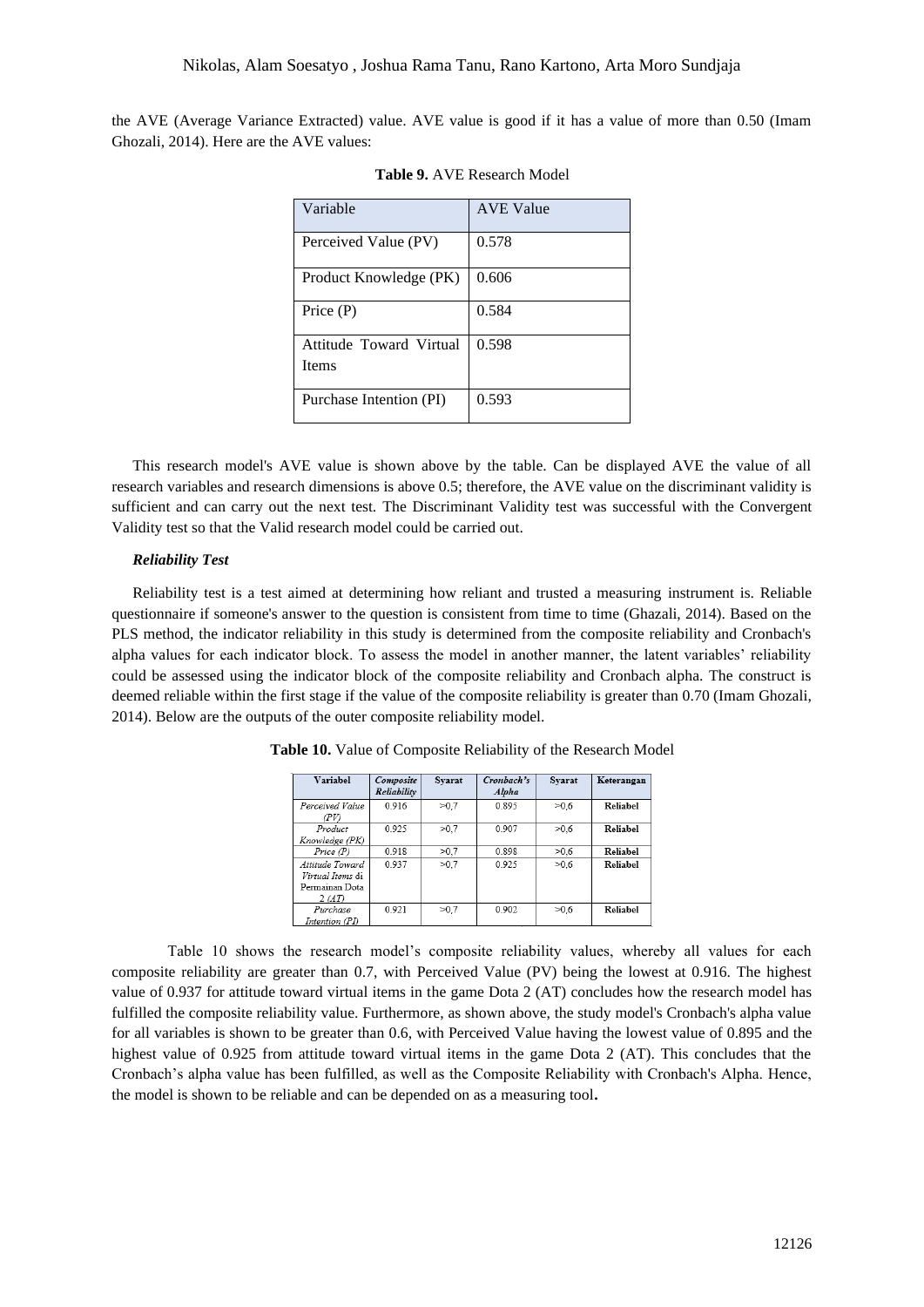| construct's<br>Each<br>relationship                                                          | <b>Original</b><br><b>Sample</b><br>$\boldsymbol{0}$ | <b>Sample</b><br><b>Mean</b><br>(M) | <b>Standard</b><br><b>Deviation</b><br>(STDEV) | $\boldsymbol{T}$<br><b>Statistics</b><br>( O/STDEV ) | <b>P</b> Values |  |  |  |
|----------------------------------------------------------------------------------------------|------------------------------------------------------|-------------------------------------|------------------------------------------------|------------------------------------------------------|-----------------|--|--|--|
| <b>Direct Impact</b>                                                                         |                                                      |                                     |                                                |                                                      |                 |  |  |  |
| Perceived<br>Value<br>$\rightarrow$<br><b>Purchase Intention</b>                             | 0.198                                                | 0.201                               | 0.066                                          | 2.999                                                | 0.003           |  |  |  |
| Product Knowledge -><br><b>Purchase Intention</b>                                            | 0.282                                                | 0.281                               | 0.073                                          | 3.864                                                | 0.000           |  |  |  |
| Price<br>Purchase<br>$\rightarrow$<br>Intention                                              | 0.310                                                | 0.311                               | 0.058                                          | 5.357                                                | 0.002           |  |  |  |
| Attitude Toward Virtual<br><i>Items</i> in Dota $2 \rightarrow$<br><b>Purchase Intention</b> | 0.189                                                | 0.186                               | 0.069                                          | 2.733                                                | 0.007           |  |  |  |

**Table 11.** Path Coefficient, T-Statistics, and P-Values

## **There is a Positive Effect of Perceived Value (PV) on Purchase Intention (PI)**

From the table above, namely table 4:12, the t-statistics value (2.999) is higher than the t-table value (1.972), with p-values (0.003) being less than  $\alpha$  (0.05), meaning that H1 is accepted, namely the variable Perceived Value (PV) is effective toward Purchase Intention (PI). It is known that the coefficient value is positive at 0.198, where Perceived Value (PV) affected Purchase Intention (PI) of 19%; hence, H1 is accepted. Price (P) influences the Purchase Intention (PI). For H2, the t-statistics value is 4.26, which is more than the t-table value of 1.976, and the p-values are 0.000, which is less than  $\alpha = 0.05$ , meaning that H2 is accepted (P) variable influences the Player Purchase Intention variable (PI). The coefficient value is positive, equal to 0.266, meaning that the Price (P) variable influences the Purchase Intention (PI) variable by 26.6%. The H2 hypothesis mentions Price (P) influences the Purchase Intention (PI) accepted. Dama (2016) explained in his journal that price significantly influenced Purchase Intention. Similarly, Naingolan and Heryenzus (2018) discovered how the buying interest is significantly and positively affected by price (Purchase Intention).

## **There is a Positive Effect of Product Knowledge (PK) on Purchase Intention (PI)**

From the table above, namely table 4:12, the t-statistics value is 3.864, larger than the t-table value (1.972) and p-values (0.000) being less than  $\alpha$  (0.05), then H2 is accepted; namely, Product Knowledge (PK) affects the Player Purchase Intention (PI). The positive coefficient value being 0.282 shows how Purchase Intention (PI) is affected by Product Knowledge (PK) by 28%, and H2 is approved.

## **There is a Positive Effect of Price (P) on Purchase Intention (PI)**

From the table above, namely table 4:12, when the t-statistics value of 5.375 is larger than the t-table value (1.972), and p-values are 0.002 and less than  $\alpha$  (0.05), H3 is acceptable, namely Price (P) affects Purchase Intention (PI). The coefficient value of this study is positive and equals 0.310, which means that Price (P) positively affected Purchase Intention (PI) by 31%, showing that H3 is accepted.

## **There is a Positive Effect on Attitude Toward Virtual Items in the Dota 2 (AT) Game on Purchase Intention (PI)**

From the table above, namely table 4:12, t-statistics value is 2.733 more than the t-table value (1.972), and pvalues (0.007) is less than  $\alpha$  (0.05) means H4 is approved, namely attitude toward virtual items in the Dota 2 game. (AT) affects Purchase Intention (PI). The positive coefficient value of 0.189 indicates how Purchase Intention (PI) is affected by attitude toward virtual items in Dota 2 (AT) by 19% and shows that H4 is accepted.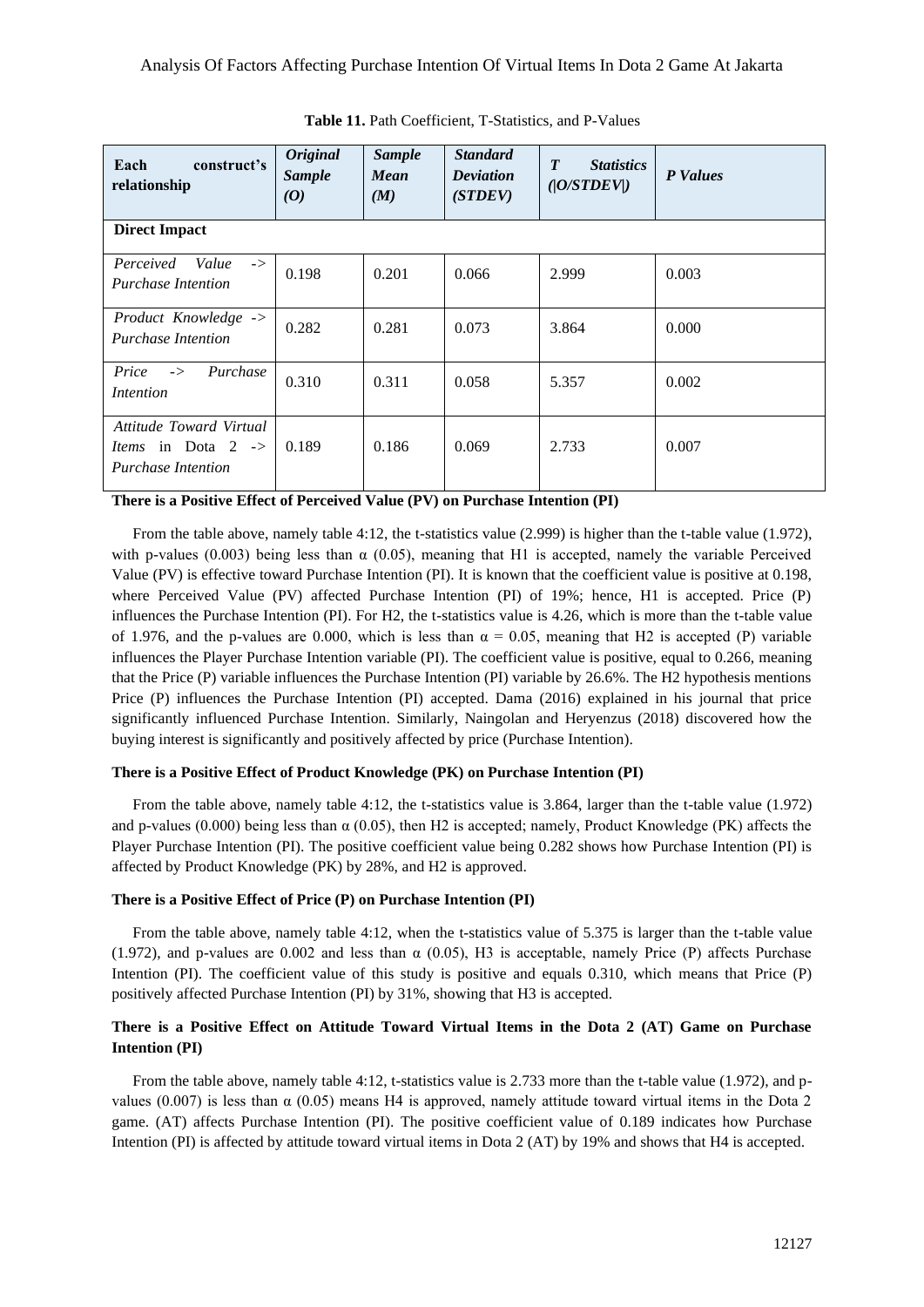## **Conclusion**

At this stage, it can be concluded that the items in the Dota 2 game are still in demand, especially for Dota 2 players, especially in Jakarta. These items are only cosmetic (beautify the appearance of the character) and have no more effect that supports the opportunity for players to win the game, and the price of these items is relatively high, but the interest in buying these items is quite high. In conclusion, the effects of perceived value and purchase intention, product knowledge on purchase intention, price on purchase intention, and attention toward virtual items in Dota 2 game on purchase intention were addressed.

## Research Limitation and Future Research

There are certain limitations within this research. The first limitation is how the respondents were only Dota 2 gamers in Jakarta. Second, the research period was short December 2020- January 2021. Therefore, further studies can increase the target of respondents covering national coverage in Jakarta and a more extended research period.

#### **References**

- [1] Aaker, David A, V. Kumar, George S. Day, 2006, Marketing Research, 7th Edition. New York, John Wiley & Son, Inc.
- [2] Adi, D. O. R. K., Fathoni, A., & Hasiholan, L. B. (2018). Pengaruh Kualitas Pelayanan, Harga Dan Promosi Terhadap Keputusan Pembelian Produk Cke Teknik Semarang. Journal of Management, 4(4).
- [3] Ananingsih, T., Hasiholan, L. B., & Wahyono, E. H. (2018).Pengaruh Kualitas Produk, Promosi, Harga dan Saluran Distribusi terhadap Keputusan Pembelian Produk Johnson and Johnson Indonesia.Journal of Management, 4(4).
- [4] Aptaguna, A., & Pitaloka, E. (2016). Pengaruh Kualitas Layanan Dan Harga Terhadap Minat Beli Jasa Go-Jek. WIDYAKALA JOURNAL, 3, 49-56.
- [5] Amin, N. B. H. H. M., Rommy, S. N., & Nur, A. R. Y. N. Effect of Brand Image And Price Perception On Purchase Decision.
- [6] Arifin, E., & Fachrodji, A. (2015). Pengaruh Persepsi Kualitas Produk, Citra Merek dan Promosi Terhadap Minat Beli Konsumen Ban Achilles di Jakarta Selatan. MIX: Jurnal Ilmiah Manajemen, 5(1).
- [7] Ariffin, S. K., Aun, T. L., & Salamzadeh, Y. (2018). How Personal Beliefs Influence Consumer Attitude towards Online Advertising in Malaysia: To Trust or Not to Trust? Global Business & Management Research, 10(1).
- [8] Arsendy (2017) PENGARUH PENGALAMAN AUDIT, SKEPTISME PROFESIONAL, RED FLAGS, DAN TEKANAN ANGGARAN WAKTU TERHADAP KEMAMPUAN AUDITOR DALAM MENDETEKSI KECURANGAN. JOM Fekon, Vol. 4 No.1 (Februari)
- [9] Boon, L. K., Fern, Y. S., & Chee, L. H. (2020). Generation Y's Purchase Intention towards Natural Skincare Products: A PLS-SEM Analysis. Global Business & Management Research, 12(1).
- [10]Chen, H. S., Tsai, B. K., & Hsieh, C. M. (2017). Determinants of consumers' purchasing intentions for the hydrogen-electric motorcycle. Sustainability, 9(8), 1447.
- [11]Chu, K. M. (2018). Mediating influences of attitude on internal and external factors influencing consumers' intention to purchase organic foods in China. Sustainability, 10(12), 4690.
- [12]Curvelo, I. C. G., Watanabe, E. A. D. M., & Alfinito, S. (2019). Purchase intention of organic food under the influence of attributes, consumer trust and perceived value. Revista de Gest.
- [13]Dama, D. (2016). Analisis faktor-faktor yang mempengaruhi minat beli konsumen dalam memilih laptop acer di toko Lestari Komputer Manado. Jurnal berkala ilmiah efisiensi, 16(1).
- [14]Dhahak, K., & Huseynov, F. (2020). The Influence of Gamification on Online Consumers' Attitude and Intention to Purchase Fast Moving Consumer Goods. Business and Economics Research Journal, 11(3), 769-791.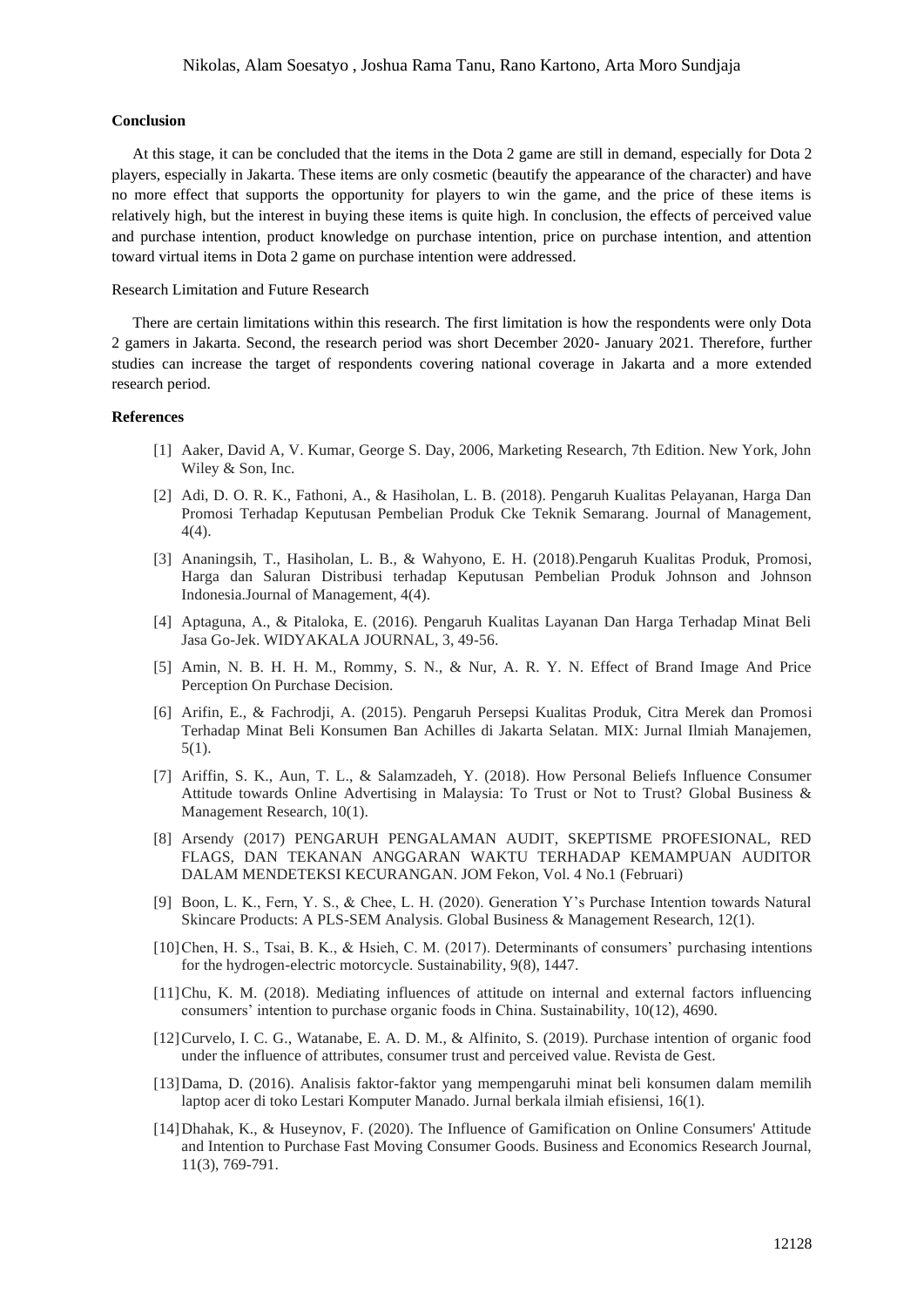- [15]Febrian, D. E. (2018). Analisis Pengaruh Persepsi Kualitas, Harga Dan Sikap Terhadap Niat Beli Produk Private Label Merek "Giant" (Studi Pada Pengunjung Hypermarket Giant Maspion Square Surabaya). Jurnal Ilmu Manajemen (JIM), 6(1).Gharnaditya, D., Saputra, D., Felicia, J., & Vivian, V. (2020). Pengaruh Product Knowledge, Sales Promotion dan Brand Image terhadap Purchase Intention Studi Kasus: Bridestory Pay. Jurnal Ilmu Manajemen, 9(2), 135-141
- [16]Hanjani, G. A., & Widodo, A. (2019). Consumer Purchase Intention. Jurnal Sekretaris dan Administrasi Bisnis, 3(1), 39-50.
- [17]Henry, K., Adiwijaya, M., & Subagio, H. (2017). Pengaruh Perceived Risk terhadap Purchase Intention dengan Mediasi Perceived Value dan Customer Attitude pada Pelanggan Online Shopping melalui Media Sosial Facebook di Surabaya. Petra Business and Management Review, 3(2).
- [18]Hoque, M. Z., & Alam, M. (2018). What determines the purchase intention of liquid milk during a food security crisis? The role of perceived trust, knowledge, and risk. Sustainability, 10(10), 3722.
- [19]Johansson, M., Verhagen, H., & Kou, Y. (2015, November). I am being watched by the Tribunal: Trust and control in Multiplayer Online Battle Arena games. In FDG.
- [20]Khairunnisa, B. V., & Hendratmi, A. (2019). The Influence of Product Knowledge and Attitude Towards Intention in Mudharabah Funding Products in Sharia Banks in Mataram. KnE Social Sciences, 663-677.
- [21]Kurniawan, H. A., & Indriani, F. (2018). PENGARUH PRODUCT KNOWLEDGE, PERCEIVED QUALITY, PERCEIVED RISK, DAN PERCEIVED VALUE TERHADAP PURCHASE INTENTION PADA MOTOR KAWASAKI NINJA 250 FI DI KOTA SEMARANG. Diponegoro Journal of Management, 7(4), 406-418.
- [22]Kusumah, R. (2015). Analyze the effect of trust, price, quality and perceived risk toward consumer purchase behavior in online shops Instagram. Jurnal Berkala Ilmiah Efisiensi, 15(5).
- [23] Lomboan, L. K. (2017). ANALYSIS THE INFLUENCE OF PERCEIVED QUALITY, PERCEIVED PRICE AND PERCEIVED VALUE ON CONSUMER PURCHASE INTENTION IN TRADITIONAL FABRICS (CASE STUDY KAENG MANADO). JURNAL BERKALA ILMIAH EFISIENSI, 17(01).
- [24]Li, C. P. (2017). Effects of brand image, perceived price, perceived quality, and perceived value on the purchase intention towards sports and tourism products of the 2016 Taichung international travel fair. The Journal of International Management Studies, 12(2), 97-107.
- [25]Mattinen, T., & Macey, J. (2018, October). Online Abuse and Age in Dota 2. In Proceedings of the 22nd International Academic Mindtrek Conference (pp. 69-78).
- [26] Moslehpour, M., Aulia, C. K., & Masarie, C. E. (2015). Bakery product perception and purchase intention of Indonesian consumers in Taiwan. International Journal of Business and Information, 10(1).
- [27]Myint, O. M. (2020) Consumer Attitude and Purchase Intention towards Organic Foods in Myanmar.
- [28]Nainggolan, N. P., & Heryenzus, H. (2018). Analisis Faktor-Faktor Yang Mempengaruhi Minat Beli Konsumen Dalam Membeli Rumah Di Kota Batam. Jurnal Ilmiah Manajemen dan Bisnis, 19(1), 41- 54.
- [29]Najoud S. ALHuwaishel and Soad A. AL-Meshal (2017) THE IMPACT OF PERCEIVED VALUE, QUALITY, AND LOYALTY ON PURCHASE DECISION IN THE ACCESSORIES DEPARTMENT: STUDY ON SAUDI FEMALES. British Journal of Marketing Studies
- [30]Neidhardt, J., Huang, Y., & Contractor, N. (2015, January). Team vs. team: Success factors in a multiplayer online battle arena game. In Academy of Management Proceedings (Vol. 1, p. 18725). Briarcliff Manor, NY 10510: Academy of Management.
- [31]Ness, J., Olsen, A., Rland, M., & Sand, C. A. (2015). Project NORS: a Multiplayer Online Battle Arena Game Implemented in Unreal Engine 4 (Bachelor's thesis).
- [32]Nihlah, Z., Latuihamallo, D. W., Susanty, A., & Purwaningsih, R. (2018). Analisis Pengaruh Perceived Value, Citra Merek, dan Kualitas Layanan terhadap Minat Beli dan Keputusan Pembelian dengan Word of Mouth.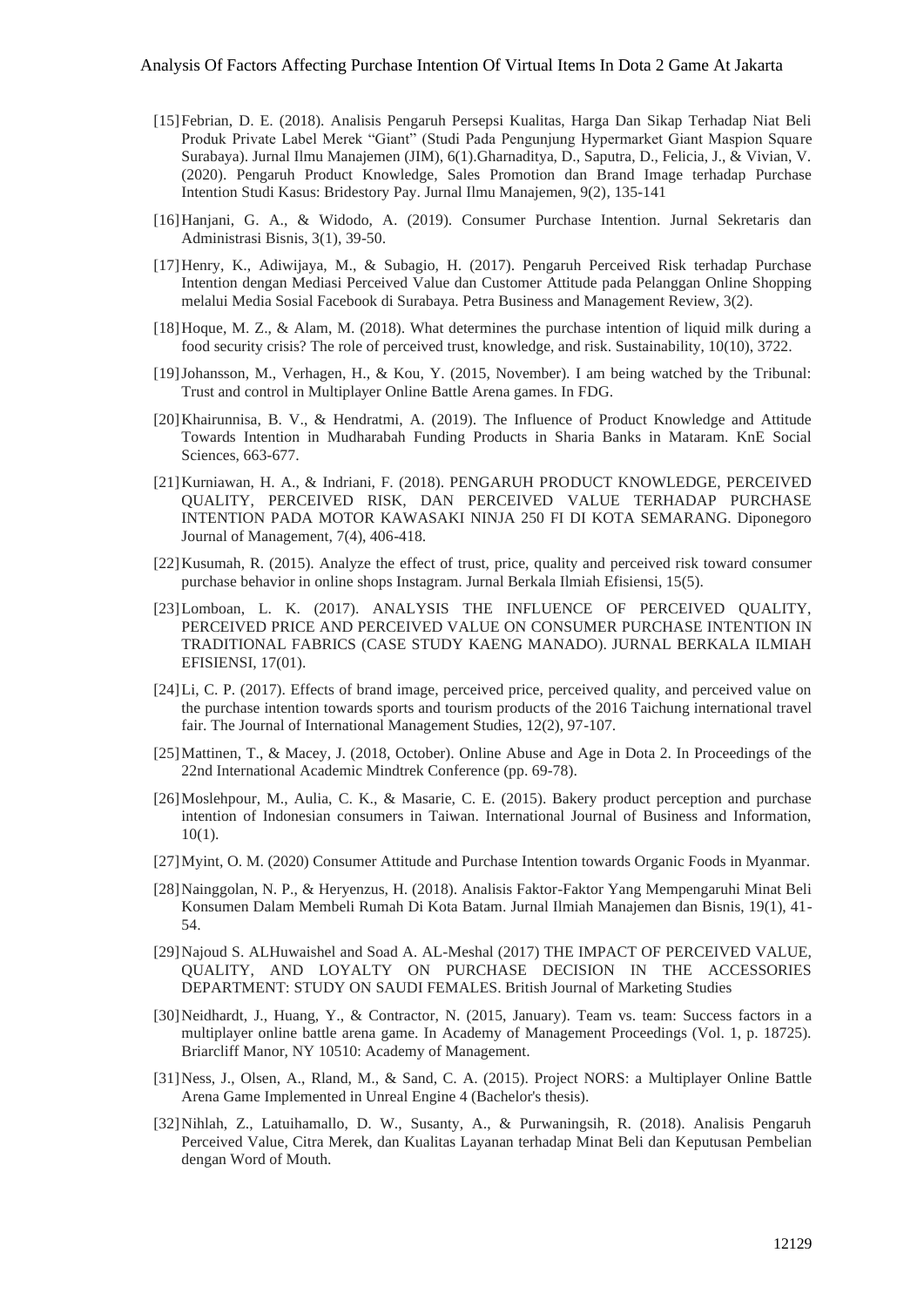## Nikolas, Alam Soesatyo , Joshua Rama Tanu, Rano Kartono, Arta Moro Sundjaja

- [33] Nirushan, K. (2017). The Impact of Price and Trust on Purchase Intention of Organic Food Products in Trincomalee District. International Journal of Research in Management and Business Studies, 4(3).
- [34]Nurhayati, S. (2017). Pengaruh Citra Merek, Harga Dan Promosi Terhadap Keputusan Pembelian Handphone Samsung Di Yogyakarta. Jurnal Bisnis, Manajemen, dan Akuntansi, 4(2).
- [35]Nurvidiana, R. (2015). Pengaruh Word Of Mouth Terhadap Minat Beli Serta Dampaknya Pada Keputusan Pembelian (Survei Pada Konsumen Republica Cafe Malang Jalan MT. Haryono Gg. XI Malang). Jurnal Administrasi Bisnis, 22(2). Online Dengan Minat Beli Sebagai Variabel Intervening (Studi Pada Pengguna Situs Jual Beli Bukalapak.Com). Journal of Management, 3(3).
- [36]Pani, E. L. (2019). Pengaruh Customer Perception, Perceived Value, Price dan Promotion terhadap Buying Decision pada Tiket Lion Air. Agora, 7(2).
- [37]Putra, E. W., Kumadji, S., & Yulianto, E. (2016). Pengaruh Diskon Terhadap Minat Beli Serta Dampaknya Pada Keputusan Pembelian (Study pada konsumen yang membeli produk diskon di Matahari Department Store Pasar Besar Malang). Jurnal Administrasi Bisnis, 38(2), 184-193.
- [38]Rahmadani, R., & Ananda, F. (2018). ANALISIS PENGARUH HARGA TERHADAP KEPUTUSAN PEMBELIAN DI ONLINE SHOP TOKOPEDIA.
- [39]Ridwan, L. M., Solihat, A., & Trijumansyah, A. (2018). Pengaruh Product Knowledge dan Brand Association Terhadap Purchase Intention Kawasan Kampung Kreatif Dago Pojok. Jurnal Pariwisata, 5(1), 2528-2220.
- [40]Santoso, B. (2018). The Influence of Celebrity Endorsement in Social Media on Purchase Decision Through Perceived Value and Customer Attitude as Intervening Variable in Souvenir Product in Surabaya. Petra Business and Management Review, 4(2).
- [41]Saunders, Mark, Philip Lewis, & Adrian Thornhill. 2016. Research Methods for Business Students, Seventh Edition. United Kingdom: Pearson Education.
- [42]Satria, A. A. (2017). Pengaruh harga, promosi, dan kualitas produk terhadap minat beli konsumen pada perusahaan A-36. Jurnal Manajemen Dan Start-Up Bisnis, 2(1), 45-53.
- [43]Sekaran, U., & Bougie, R. (2016). Research methods for business: A skill-building approach. John Wiley & Sons.
- [44]Secapramana, L. V. H., & Ang, L. G. K. (2019). Antecedents Affecting Organic Food Purchase Intentions. International Journal of Organizational Innovation, 12(2), 140-150.
- [45]Shahriari, E., Torres, I. M., Zúñiga, M. A., & Yarlou, P. M. (2019). Values driving organic food purchase intention: A comparative analysis between a developing eastern country (Iran) and a developed Western country (US). Journal of International Consumer Marketing, 31(4), 317-329.
- [46]Soleh, R., Rokhmawati, R. I., & Brata, K. C. (2018).Analisis pengalaman pengguna permainan Multiplayer Online Battle Arena (Moba) dengan menggunakan Game Experience Questionnaire (GEQ) pada Game Dota 2.Jurnal Pengembangan Teknologi Informasi dan Ilmu Komputer e-ISSN, 2548, 964X.
- [47]Sriminarti, N., & Nora, L. (2018). The role of product knowledge and attitudes toward purchasing intentions: The moderating effect of religiosity on halal cosmetics. KnE Social Sciences, 518-529.Y
- [48]Sugiyono. 2010. Metode Penelitian Pendidikan Pendekatan Kuantitatif, kualitatif, dan R&D. Bandung: Alfabeta
- [49]Susanti, F., & Gunawan, A. C. (2019).Pengaruh Bauran Promosi Dan Harga Terhadap Keputusan Pembelian Produk Kosmetik Maybelline Di Kota Padang.
- [50]Suseno, S. H. P. Y. D. (2015). Pengaruh Perceived Value Terhadap Keputusan Pembelian Smartphone Android Dengan Word of Mouth Positif Sebagai Variabel Moderasi. Jurnal Ekonomi dan Kewirausahaan, 15.
- [51]Tampubolo, B., & Purba, M. (2015). Influence of Brand Image And Quality Service Through the Buying Decision Against Interests Buy (Case Study On KASKUS). Munich Personal RePEc Archive (MPRA) Paper, (77037).